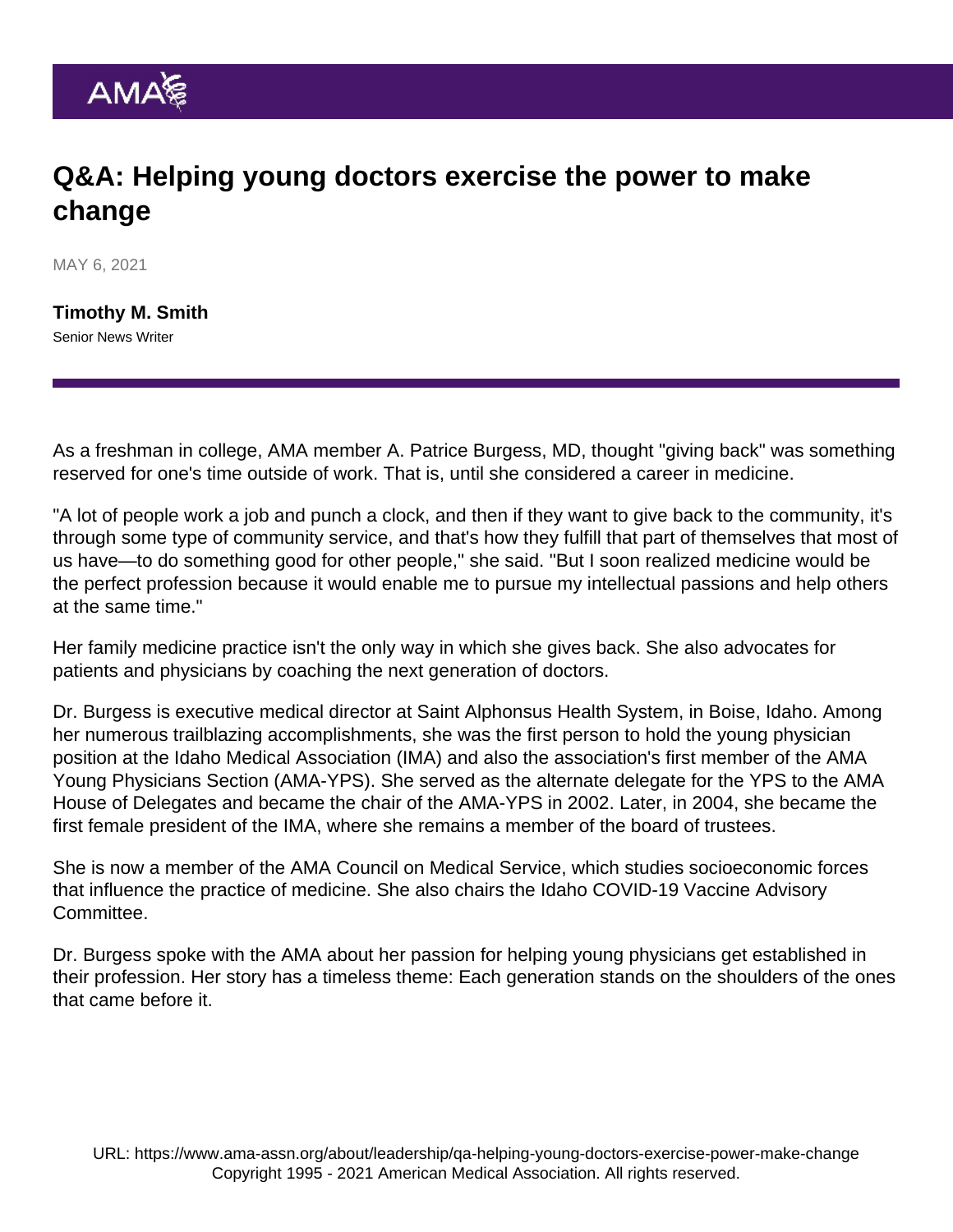AMA: When you started college, you were a chemical engineering major. Engineering and medicine are both science-based, but they're very different on a practical level. Why did you switch to pre-med?

Dr. Burgess: I went into chemical engineering because I was good at math and science in high school. And there was a program called Women in Engineering, where I did a course on a college campus for the summer, and that really encouraged me.

But once I started engineering, I realized I liked the biological sciences—how the body works and the people side of things—much more than the math side of things. So I did a little soul searching over Christmas break and realized that medicine would be the ideal blend of my love of science and my people side.

I have to credit part of that to my dad. He was a minister, and he suggested I read a book called Dear and Glorious Physician, by Taylor Caldwell, about the Apostle Luke, who was a healer of his time. It really clicked with me, as in, "Wow, I can have a profession, but I can also be giving back." ...

To me, that's why medicine is a profession and not just a job. I enjoy every single bit of what I do, and I feel like it's a calling because, all day long, I can experience that scientific joy but also that altruistic fulfillment.

AMA: When you finished your residency, one of the first things you did was join the AMA-YPS. Why? Why not just focus on your private practice?

Dr. Burgess: There's something about that stage of your career, when you're transitioning from residency to practice, that's really impactful—to go from being under some degree of supervision to being out on your own. That's a big step, and it's a scary time.

To be with other people in the same position is a real bonding experience. The strongest friendships I've formed are from my time at the AMA. They're still with me to this day. Having that bond and that camaraderie makes me want to share it with other people in that stage of their careers.

AMA: What are the top-level issues for young physicians today?

Dr. Burgess: Well, you're transitioning from a structured environment in medical school and residency— where you don't have a lot of decisions to make from a career standpoint—to practice, where you have to make some truly huge decisions. What kind of practice are you're going to join? Will you sign a contract? Will you take out a loan? The more people you can talk to and get advice from, the better you can avoid stepping into a big financial mistake.

AMA: You became the first female president of the IMA and the association's youngest president ever at the time. How did you use that role to further your outreach for young physicians?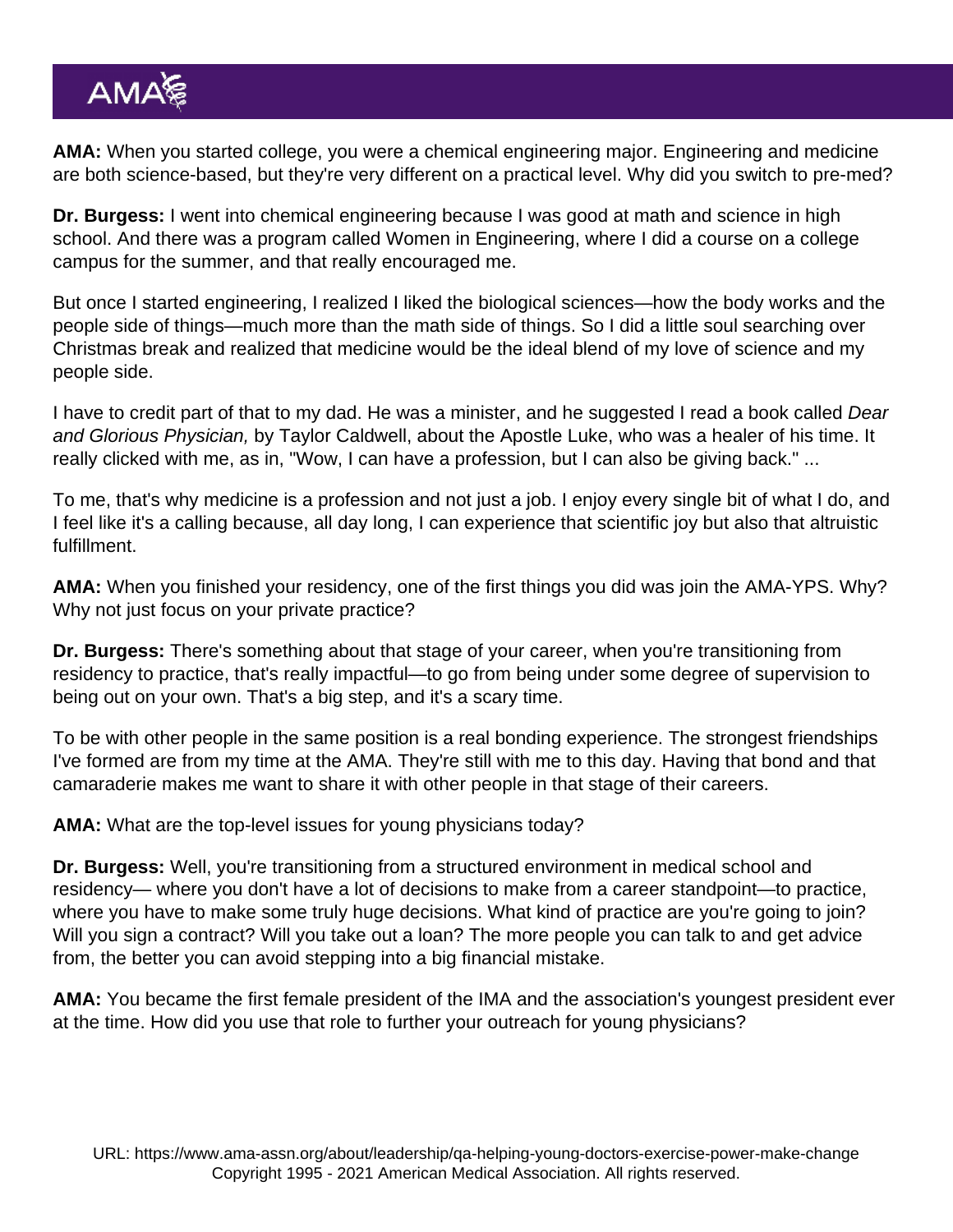Dr. Burgess: I tried to create opportunities for them. For example, when I was involved with the IMA as a resident, we had never sent a young physician to the [AMA House of Delegates](https://www.ama-assn.org/house-delegates). But then I got an award that paid for me to go to two AMA meetings. I had been an AMA member since I was a medical student, but that was the first time I'd been able to attend an AMA meeting. I fell in love with the process and working on issues, and I wanted to go back.

So I asked the IMA if we had ever sent a young physician, and they said no, so they created a position on the board and appointed me to it. Later on, I ran for a trustee position and eventually became the board president.

But to this day, we have a young physician position and we still send that person to AMA meetings. That wouldn't have happened unless somebody had advocated for it, so I'm pretty happy I helped create that position.

AMA: Which parts of your work as IMA president would young physicians find most significant?

Dr. Burgess: I've always advocated for the uninsured, but during my presidency, we also adopted policies that advocated insurance coverage for all Idahoans, and those ended up enabling us to support [Medicaid expansion](https://www.ama-assn.org/practice-management/medicare-medicaid/strengthening-medicaid) in our state, which we achieved a year or two ago.

The other issue I really worked on was mental health. Idaho has long ranked very low—either 50th or 49th in mental health professionals per capita in the U.S.—but recently we were able to get a psychiatry residency. We now have two residency programs in which the first two years are done either at the University of Washington or the University of Utah, and the last two years are done in Idaho. That has really helped us chip away at that low ranking.

AMA: What do you say to young physicians who shy away from advocacy or organized medicine, either because they think it doesn't make a difference or because they can't find time to be involved?

Dr. Burgess: It's a personal choice, and you can advocate in lots of different ways. Not everybody wants to go to a meeting or a debate, but there are other ways you can be involved. So I tell people that they have to pick what's comfortable for them and where they feel that they can have the most impact.

When people tell me they're frustrated with [prior authorization](https://fixpriorauth.org/) or they're frustrated with any other thing, I remind them that they can make a difference. People say changing policies and changing laws takes so much time, and that's true—some of the things we've accomplished have taken several years of work—but that's how it works. Government is big, and big things move slowly.

But no other organization has the depth and breadth of representation that the AMA does. There's no better place to make change.